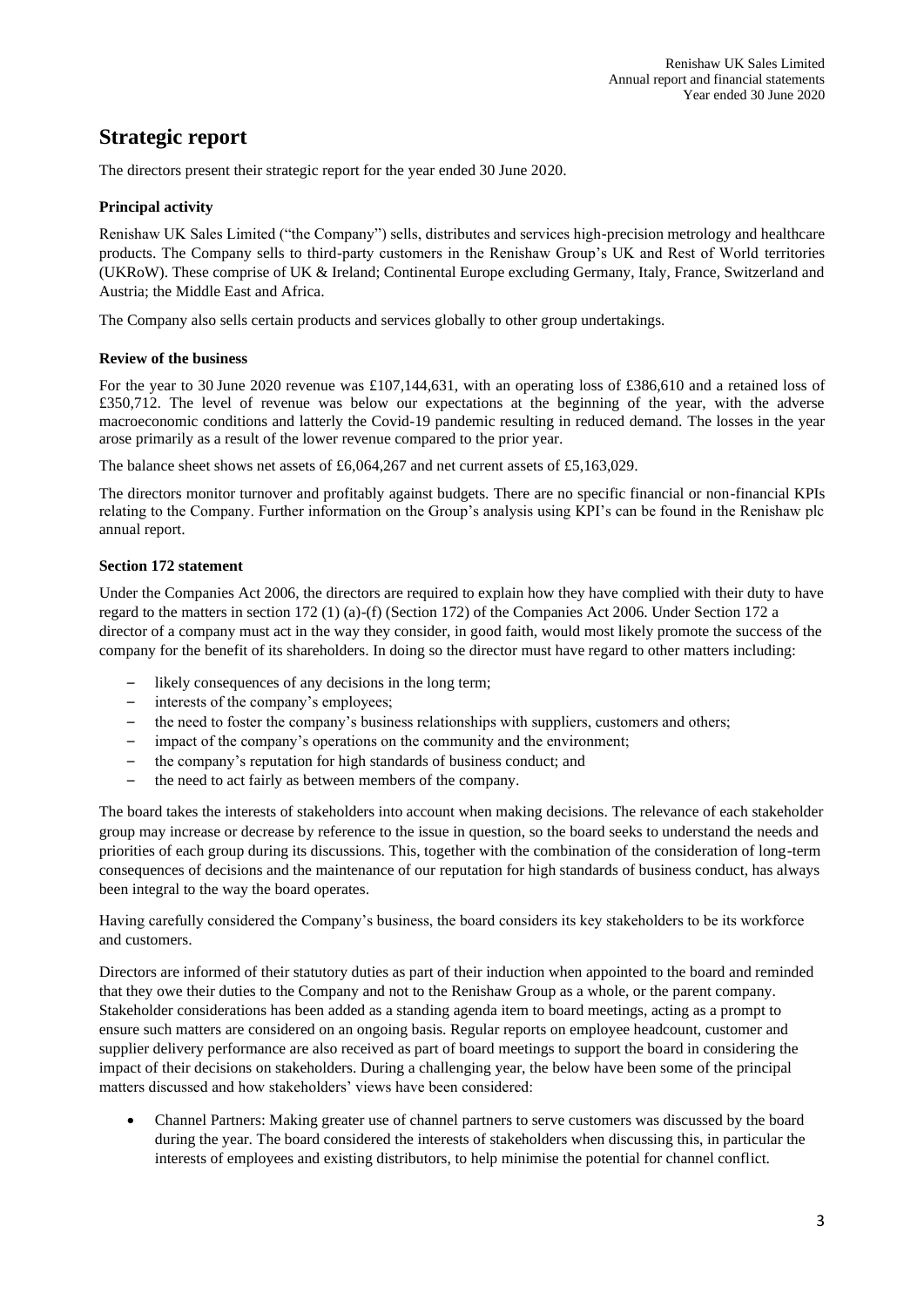- Covid-19: The board also considered the impact of the Covid-19 pandemic on the Company and its stakeholders. Making greater use of communication technologies, the government's furlough scheme and implementing appropriate health and safety measures were all matters discussed to help mitigate the impact on both the Company and its stakeholders.
- Price increases: Price increases for the Company's products due to increases in manufacturing and distribution costs or other strategic or commercial reasons were discussed by the board. When discussing the price increase, the impact on customers was considered, and they were provided substantial notice to allow time to make their own appropriate arrangements.

As part of the Renishaw Group's wider governance arrangements, matters that the directors are responsible for considering under Section 172 have also been considered by the board of Renishaw plc in relation both to the Group and the Company, including on the principal decisions taken by the Group during the financial year. An explanation of how the Renishaw plc board has considered those matters (for the Group and the Company) is set out on page 49 of the Renishaw plc's 2020 Annual Report, which does not form part of this report. Stakeholder engagement was also undertaken using Group resources. Details of the engagement that took place with the Company's stakeholders at Group level is set out on pages 38 to 39 of Renishaw plc's 2020 Annual Report. The board took account of the outputs of these Group-wide engagement activities in its decision making.

## **Principal risks and uncertainties**

The directors consider the below to be the principal risks and uncertainties.

## *(a) Current trading levels and order book*

Revenue growth is unpredictable and orders from customers generally involve short-lead times.

The Group products that the Company distributes, remain world leading in the field of metrology. The range of products is expanding and diversifying. The Company balance sheet is and is expected to remain strong with net current assets of £5,163,029 and a positive cash position.

#### *(b) Brexit*

The significant risks in relation to Brexit are:

- Increased uncertainty around growth, inflation, interest and currency rates.
- Potential changes to UK and EU-based law and regulation.
- A possible short-term supply chain disruption at group level could impact the Company.

To help mitigate potential impacts the Company established a distribution warehouse in Ireland. Inventory holdings will continue to be monitored to ensure efficient management of supply to our customers in a timely manner.

#### *(c) Credit risk*

The Company's credit risk is primarily attributed to its trade receivables. The amounts presented in the balance sheet are net of allowance for bad debt. The directors deem the credit risk to be low with no significant concentration of credit risk.

## *(d) Liquidity risk*

Liquidity risk is the risk that cash may not be available to pay obligations when they fall due. The risk is managed by the group treasury team. The directors are satisfied that the Company is not subject to significant liquidity risk.

#### *(e) Currency risk*

The majority of sales are made in foreign currencies. The group treasury manages the impact of foreign exchange fluctuations at a group level. The transfer prices of products purchased by the Company in sterling are monitored regularly to determine whether any changes are required to counteract the effect of exchange rate volatility on turnover.